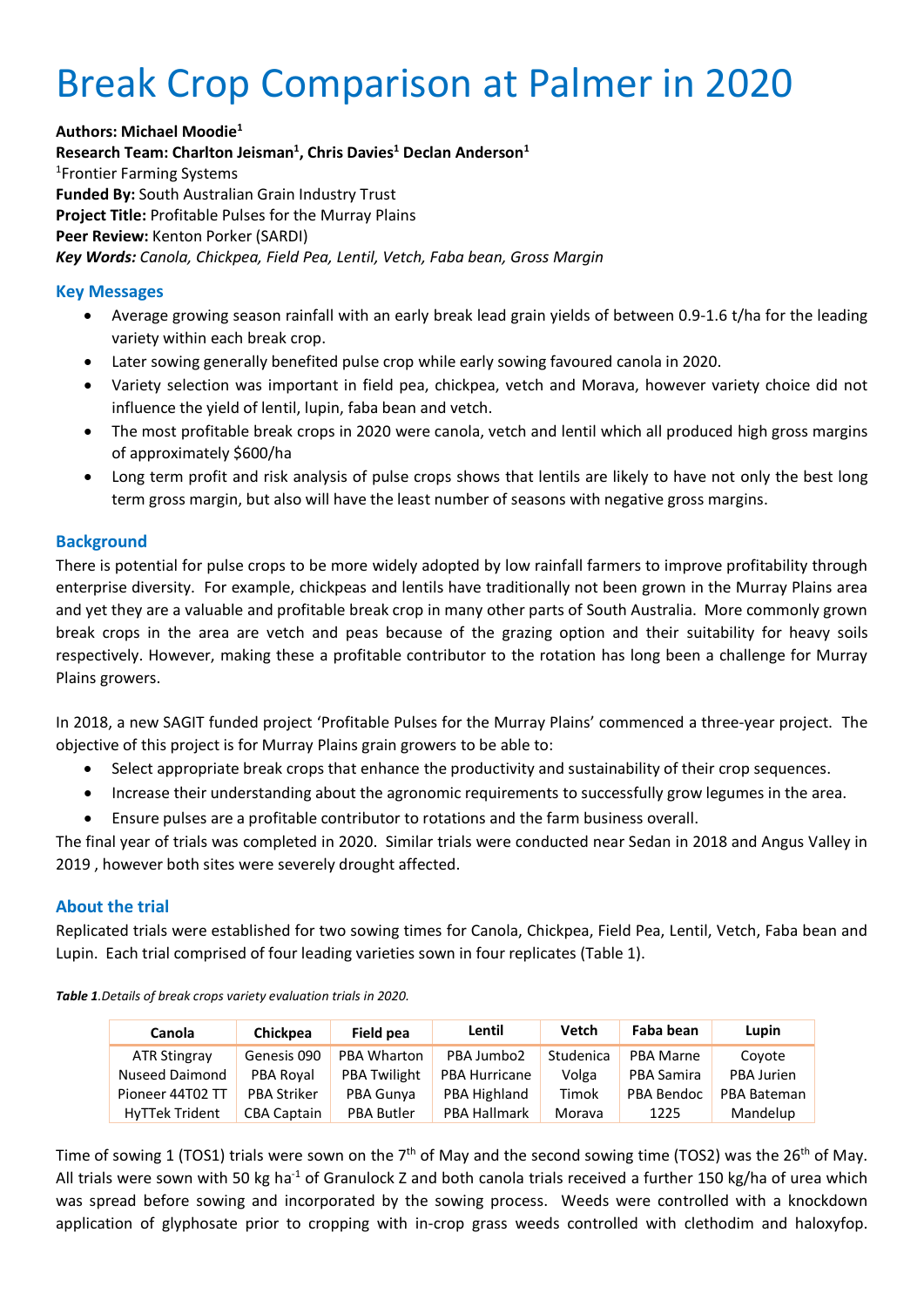Broadleaf weeds were managed with pre-emergent herbicides specific to each crop. Insects were controlled with Trojan insecticide during spring. All trials were harvested with a mechanical plot harvester.

Gross Margins were calculated for each crop type using the yield of the best performing treatment four each TOS for the variety trials. Gross margins were calculated using the Rural Solutions Farm Gross Margin and Enterprise Planning Guide. Gross margins used the January grain price which was supplied by Grainwise.

#### **Results & Discussion**

#### *Rainfall and Climate*

Total rainfall for the year as the site was below average with 262 mm, however most of this rainfall fell within the growing season (222 mm). An early sowing opportunity was facilitated by 60 mm falling in April-May, while a further 60 mm of rainfall during September and October and provided favourable conditions during the critical flowering and pod fill stage. The period from July – August was well below average and moisture stress was evident throughout the district. It is also worth noting the 2 severe frost events that occurred in early august which may also have had an impact on pulses sown at TOS 1.

#### *Time of sowing*

Sowing time cannot be statistically compared as each time of sowing were managed as separate blocks. However, the general trend was for the grain yield of pulse crops to be favoured by delayed sowing in 2020 (Figure 1). The average yield of the TOS 2 trials was higher than the yield of TOS 1 trials by 0.5 t/ha for lentil, 0.4 t/ha for field pea and faba bean and 0.25 t/ha for chickpea. In contrast the average canola yield for TOS 1 was 0.3 t/ha higher than the average canola yield in the TOS 2 trial. The average yield of vetch and lupin was similar between both the TOS 1 and TOS 2 trials

#### *Productivity*

There were significant differences between varieties for field pea, chickpea, lupin, vetch and canola (Figure 1). Lentil and faba bean yields did not differ between the four varieties in the experiment (Figure 2). A summary of the significant differences is provided below:

- Variety performance changed with sowing date
- PBA Butler yielded significantly more at TOS 1 that the other three varieties. At the second sowing time, PBA Butler and PBA Twilight yielded similar and significantly greater than PBA Wharton.
- CBA Captain and PBA Royal had significantly higher grain yields than Genesis 090 when sown at the second sowing time but cultivars were similar at the first sowing date
- Morava had the lowest grain yield of all vetch varieties at both sowing times and all other varieties were similar.
- September biomass was also measured for vetch to simulate a hay cut scenario. Volga vetch sown at TOS 1 produced significantly more biomass than the other varieties sown at the same time with 3.2 t/ha compared to 2.6 t/ha. There was no difference in biomass production between varieties sown at TOS 2 with an average of 2.6 t/ha across all varieties.
- The Canola variety Nuseed Diamond had significantly higher yields than the other varieties in both the TOS 1 and TOS 2 trials. Both hybrid TT varieties Pioneer 44T01 and HyTTek Trident yielded similarly across both sowing dates. These two varieties had significantly higher yields than ATR Stingray at TOS 1 but yields were similar to ATR Stingray at TOS 2.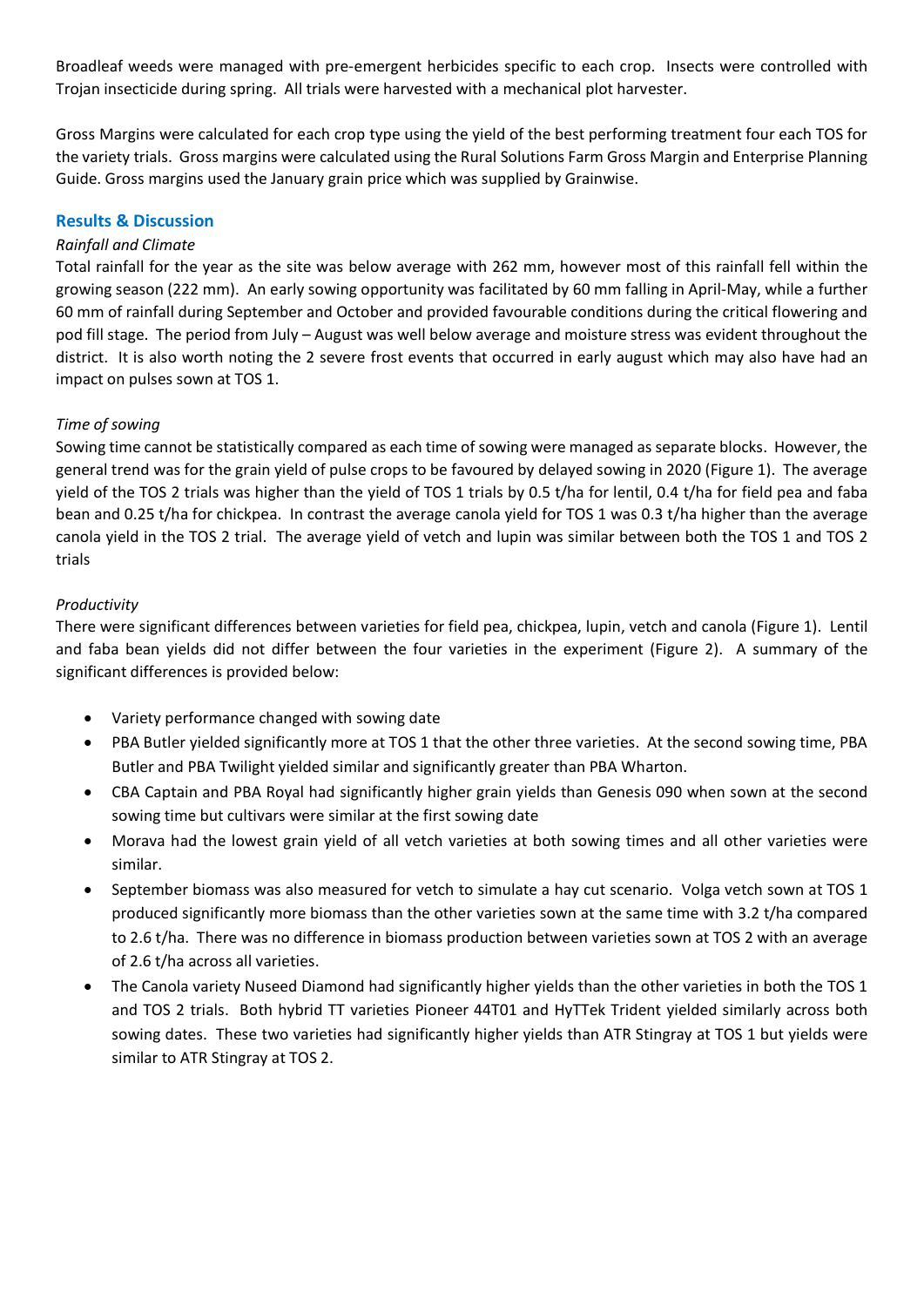



Figure 5. Grain yield for the four varieties grown for each break crop. Each time of sowing (TOS) was a separate trial and therefore varieties can only be statistically compared within each TOS. Error bars represent the LSD for each TOS trial. Bars without and LSD indicate no significant yield differences between varieties that trial. *Profitability*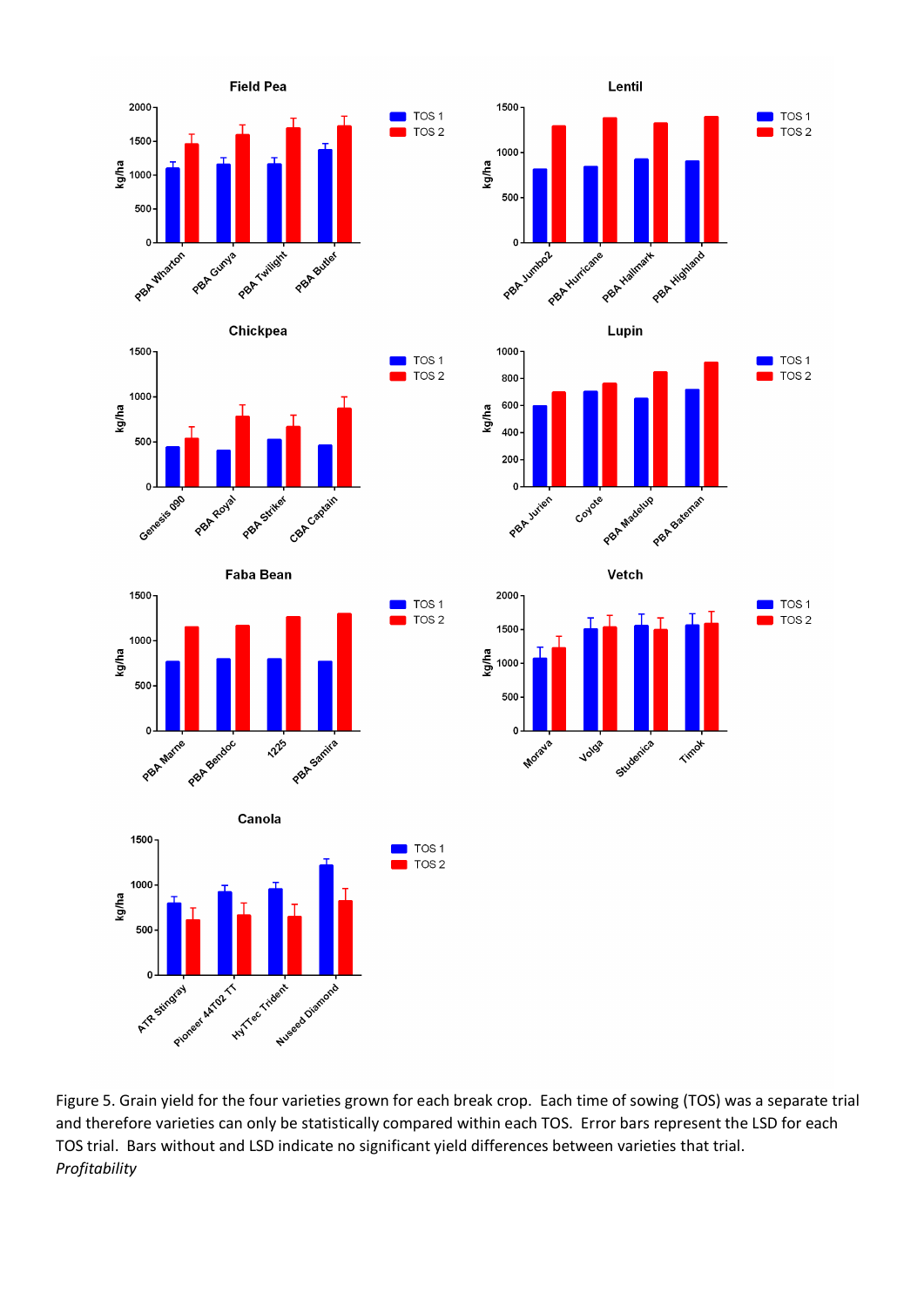Gross margin analysis showed that each of the break crop options trialled in 2020 had a positive gross margin (Table 2). The most profitable crops were canola, vetch and lentils based on 2020 yields and grain prices. The gross margin for each of these crops was approximately \$700/ha. The next most profitable crops were field pea with around \$300/ha and chickpea \$250/ha. The gross margins for both lupin and faba beans were \$180/ha. This is the first year of the project where gross margins have been positive. In 2018, field pea, canola and vetch produced break even gross margins, while in 2019 only lentils (\$30/ha) had a positive gross margin.

| Crop             | Variety               | Grain yield (t/ha) | January 2020 Price (\$/t) | Gross Margin (\$/ha) |  |  |  |  |
|------------------|-----------------------|--------------------|---------------------------|----------------------|--|--|--|--|
| Canola           | Nuseed Diamond (TOS1) | 1.2                | 571                       | 729                  |  |  |  |  |
| Vetch            | Timok (TOS 2)         | 1.6                | 600                       | 729                  |  |  |  |  |
| Lentil           | PBA Highland (TOS 2)  | 1.4                | 672                       | 686                  |  |  |  |  |
| <b>Field Pea</b> | PBA Butler (TOS 2)    | 1.7                | 350                       | 319                  |  |  |  |  |
| Chickpea         | CBA Captain (TOS 2)   | 0.9                | 610                       | 256                  |  |  |  |  |
| Lupin            | -PBA Bateman (TOS 2)  | 0.9                | 393                       | 184                  |  |  |  |  |
| Faba Bean        | PBA Samira (TOS 2)    | 1.3                | 370                       | 180                  |  |  |  |  |

*Table 2. Gross margins of the best yielding variety for each break crop variety trial.* 

### **Implications for commercial practice**

#### *Long term gross margins and risk*

To understand the financial risk of growing pulse crops in the longer term, a gross margin analysis was undertaken using Monte Carlo simulation with the Microsoft Excel add-in @Risk. The data generated by this project was combined with data from other low rainfall Mallee sites dating back to 2013 to generate a long-term yield probability. A longterm grain price distribution was also developed for each crop using long-term (2003 – 2020) average January grain price from the Farm gross margin and enterprise planning guide (Rural Solutions). The gross margin analysis was then repeated 5000 times for each crop, drawing a new random yield by price combination each time from the distributions described above to generate a new gross margin distribution. The outcome of this analysis is shown in Table 3.

This analysis shows than lentils are predicted to be both the most profitable and least risky pulse crop grown in the long term. The average long term gross margin for lentils is predicted as \$365, however importantly a negative gross margin is expected only 15% of the time. Conversely lentils also have a strong possibility of achieving a high gross margin with a gross margin of more than \$500/ha probable 28% of the time.

Vetch was the next most profitable break crop with an average gross margin of \$255/ha (Table 3). However, vetch as grain is predominantly sold for seed to plant fodder and hay crops. While there have been some high prices received for vetch, the grain market is limited and becomes easily flooded, which is not reflected in the @Risk simulation.

Chickpea and field pea had similar profitability and risk outcomes with both having a mean long-term gross margin of about \$200/ha (Table 3). Both crops also had similar risk of not achieving a break-even gross margin (25%) while both crops had an 15% probability of the gross margin exceeding \$500/ha. Despite both crops having a similar profitability and risk profile, our observations from the trials were that they could be complementary within a farm enterprise mix. Field pea which flowers and matures earlier tended to perform well in frost-free situations with terminal drought and/or high levels of heat in spring. Conversely, chickpea which flowers and matures later, performed well at sites which were frosted in early spring or in situations where soil moisture was available late in the season.

Lupin and faba bean had lowest simulated long-term gross margins of \$65/ha (Table 3). Faba bean were also the riskiest crop and are expected to not break even in 49% of seasons. Lupin has the lowest probability of achieving a high gross margin of more than \$500/ha. This is due to low long term price outcomes for lupins relative to other pulse crops.